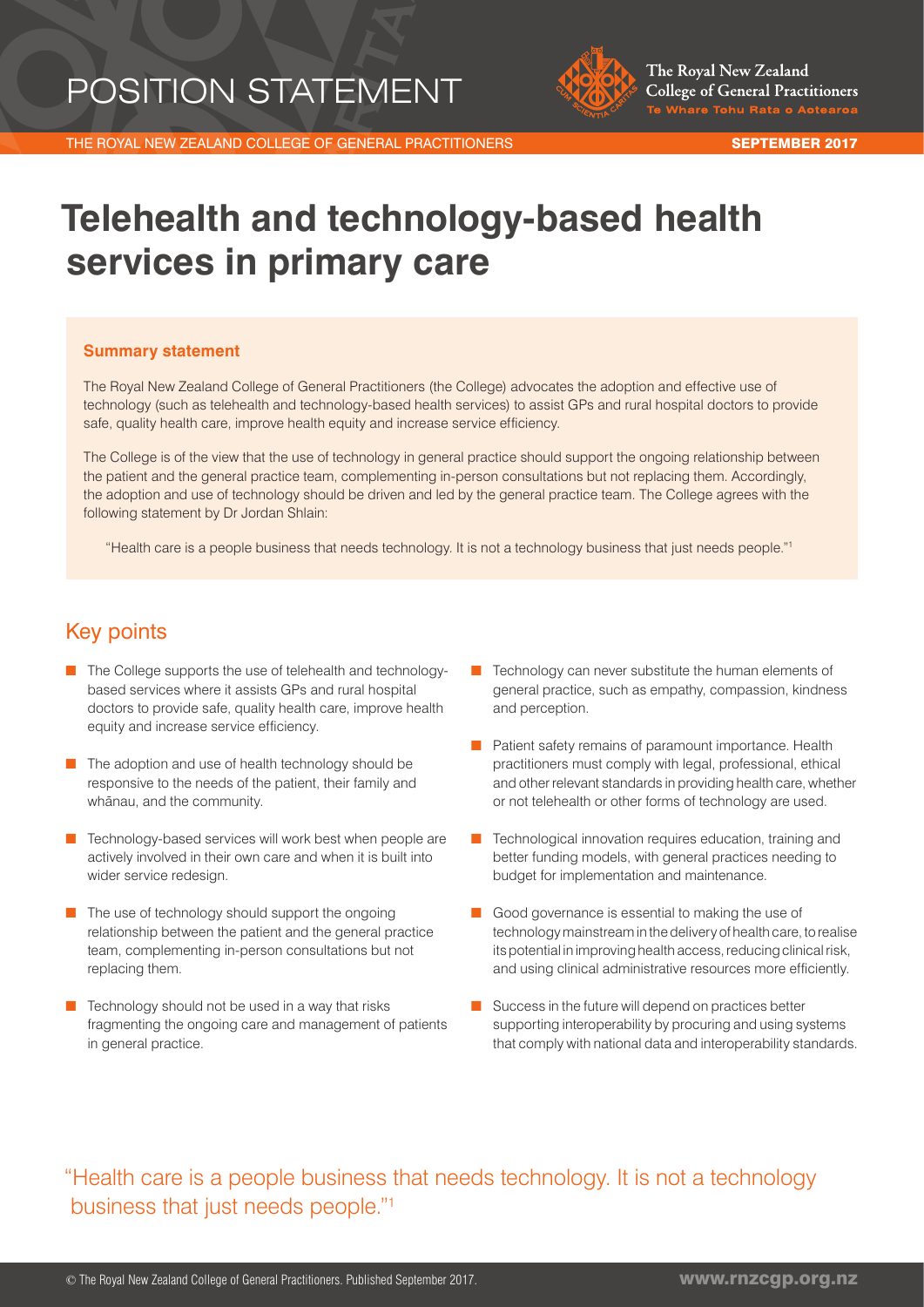# **Introduction**

The College advocates the adoption and effective use of technology to assist GPs and rural hospital doctors to provide safe, quality health care, improve health equity and increase service efficiency. This *Position Statement* focuses on situations where telehealth and technology are used to provide health services to patients in New Zealand. It does not address other elements of ehealth such as health informatics or health information dissemination and storage. It considers the benefits and challenges of telehealth, emerging health technologies that are likely to have a significant effect on general practice and considerations when adopting and using telehealth and technology-based services in general practice. It also outlines the College's role in promoting the use of technology in general practice.

# **Telehealth: benefits and challenges**

Telehealth has the potential to improve health equity, efficiency of health care delivery and population health.<sup>7</sup> Implementation of telehealth may extend timely, convenient, affordable and high-quality general practice to patients.

#### *Improving health equity*

The College considers improvement in health equity to be a key potential benefit of telehealth in general practice.\* Health equity focuses on changing the systems and distribution of resources that unfairly disadvantage the health of some groups of people over others.8

Telehealth has the potential to reduce health inequities by minimising the effect on groups of traditional barriers to health care such as:9

- geographical distance, eg living in rural or remote communities
- physical and cognitive limitations associated with age, illness or disability
- social and financial barriers (eg having personal or family responsibilities that make it difficult to attend an appointment)
- lack of information and education
- lack of connections.

Telehealth can improve access to health care services, particularly for people who are spared the cost and inconvenience of travel,<sup>10,11</sup> and thus may address inequities in access for groups such as rural communities. For instance, a patient located at a rural practice, with the assistance of their GP, can have a videoconference consultation with a specialist located elsewhere. Improved access to specialist expertise can reduce costly referrals and hospital admissions, and improve care. Telehealth can also facilitate the upskilling of rural GPs, who are more accessible to patients.<sup>12</sup>

# **Terminology**

The New Zealand Telehealth Forum describes **telehealth** as:2

"The use of information and communication technologies to deliver health care when patients and care providers are not in the same physical location."

Telehealth can facilitate communication between a health practitioner and patient as well as between health practitioners. Data transfer can be synchronous (in real time) or asynchronous (using store-and-forward technologies where clinical information is collected and sent electronically to another site for evaluation).

Telehealth includes:

- telemedicine (eg videoconferencing, store and forward, electronic messaging)
- telemonitoring (ie remote collection and transmission of patient data), and
- mhealth (ie the use of mobile communications and applications technologies to deliver health services and information).

#### **Technology-based patient consultations** has been defined as:3

"Patient consultations that use any form of technology, including, but not restricted to videoconferencing, internet and telephone, as an alternative to face-to-face consultations."

#### A **health application** (or **health app**) is:4

"A piece of software designed to provide information, advice and feedback on health, fitness or wellbeing that can be downloaded onto smart phones or other mobile devices."

The Ministry of Health states that health apps have "the potential to support patient self-care, to promote the maintenance and improvement of health through monitoring of personal wellbeing, and by encouraging positive behaviour change."

More broadly, in 2005 the World Health Assembly adopted resolution WHA58.28, which described **ehealth** as:5

"The cost-effective and secure use of information and communications technologies in support of health and health-related fields including health-care services, health surveillance, health literature, and health education, knowledge and research."

The World Health Assembly urged the World Health Organization and its Member States to endorse ehealth as a way to strengthen health systems.<sup>6</sup>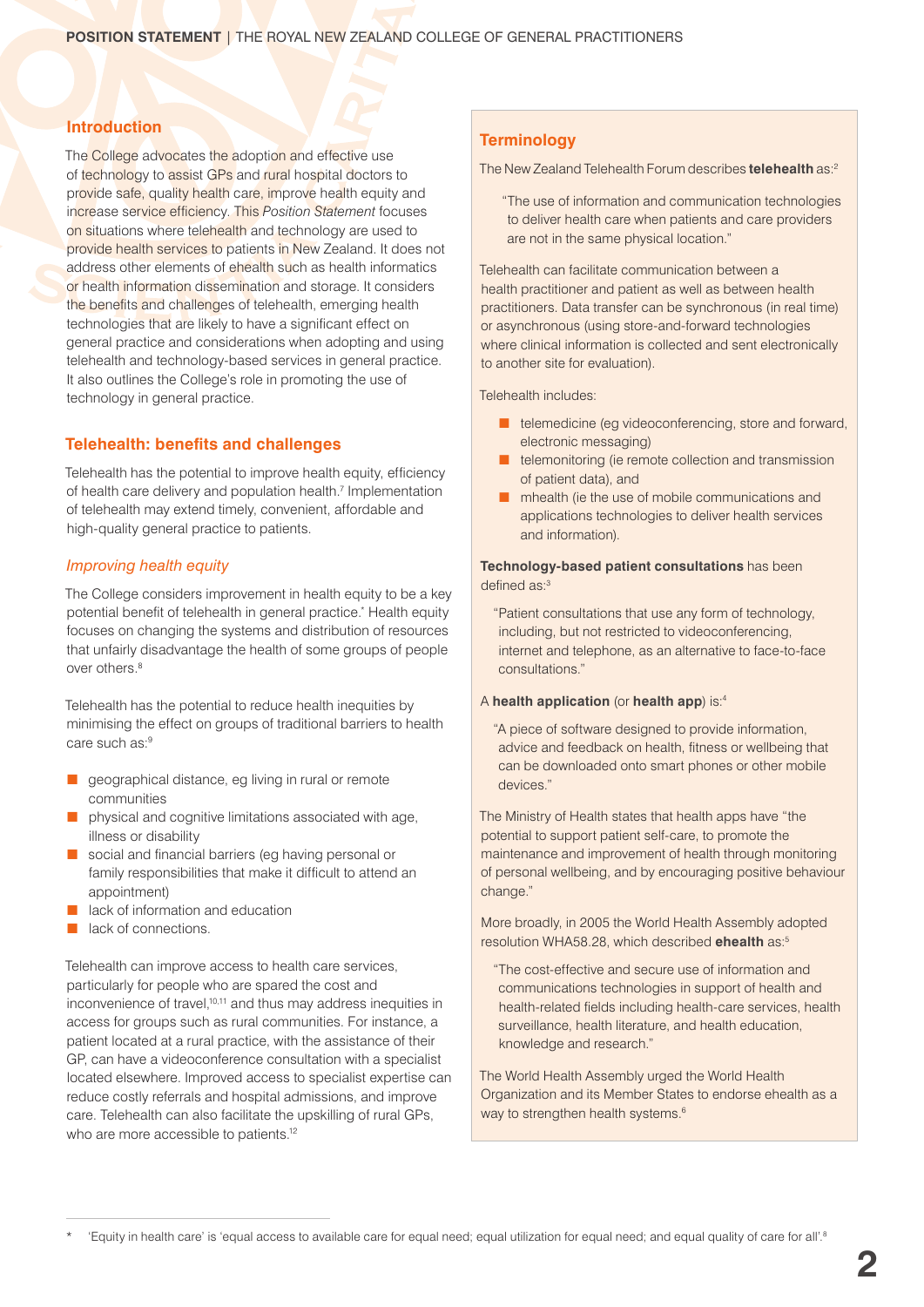However, in order to achieve its potential, other factors may need addressing such as internet connectivity (eg availability of rural broadband), technology literacy and ability to afford internet access or a device.

# *Other benefits of telehealth*

Other potential benefits associated with telehealth in general practice include:

- more timely communication between GP and patient, and between GPs and other health practitioners
- allowing GPs to observe and interact with their patients in their own homes
- enabling GPs to monitor disease progression and propose timely interventions<sup>11,13,14</sup>
- facilitating patient ownership of their condition and its management<sup>15,16</sup>
- enabling peer communication amongst GPs, which may reduce professional isolation, particularly for those in rural areas
- enhancing coordinated care with seamless information exchange between health practitioners<sup>14</sup>
- allowing for accessible referrals without scheduling conflicts using store-and-forward telehealth
- improving rural workforce retention<sup>17</sup>
- improving cost-effectiveness.<sup>11,14,18,10</sup>

Despite these potential benefits, the evidence for the benefits of telehealth use has been mixed.19,20,21,22,23 The College acknowledges that comprehensive and rigorous evidence on the benefits associated with health technology needs to be better established.24,11,16 Any evaluation of telehealth should be based on factors relevant and important to the communities involved.

#### *Barriers and risks to adopting telehealth*

Potential risks and barriers to the use of telehealth in general practice include:11,16,25,12

- reduced face-to-face contact with patients, which might be less acceptable to patients and staff
- the potential for collected information to be incorrect or inaccurate
- the potential for clinical risk from limited information exchange and inability to perform a clinical examination
- the need to overcome significant technical, logistical and regulatory challenges
- new privacy and security risks arising from more efficient connections and access to information
- limitations in technology (such as encryption technology for data security, available memory for data storage,

network bandwidth for data transmission, computer hardware specifications for image processing and display, and videoconferencing interconnectivity across provider networks)

- lack of investment for infrastructure such as facilities, technology and support staff
- insufficient training and telehealth consulting skills
- lack of protocols and guidelines for care pathways
- a decrease in, or replacement of, in-person specialist visits, such as to rural communities
- over-reliance on telehealth, which can result in older people spending more time on their own
- reluctance of health practitioners and patients (for example, from perceptions that telehealth does not work well and increases workload, and protection of the traditional model of care delivery)
- inadequate reimbursement schemes
- some population groups may show decreased engagement with technology over time, because of both financial barriers and a lack of fit with their culture and values
- poor public awareness
- increased benefits of telehealth might mean a lack of access to technology will have important implications for equity and empowerment in later life.

# **Emerging health technologies**

#### *Disruptive technologies*

Health technology is rapidly advancing and has the potential to support new ways of health care delivery and monitoring. Its use in general practice will continue to widen beyond telehealth consultations.

The McKinsey Global Institute has identified a range of potentially economically disruptive technologies,<sup>26</sup> and many of these will have a significant effect on general practice in the future. The technologies include:

- the mobile internet (ie internet-enabled mobile computing devices and apps)
- automation of knowledge work using artificial intelligence (AI), machine learning and natural interfaces
- the Internet of Things (IoT), eg allowing remote patient monitoring
- cloud technology
- advanced robotics
- next-generation genomics for routine diagnostics and treatments matched to patients
- 3D printing enabling on-demand production of objects.

The College considers improvement in health equity to be a key potential benefit of telehealth in general practice.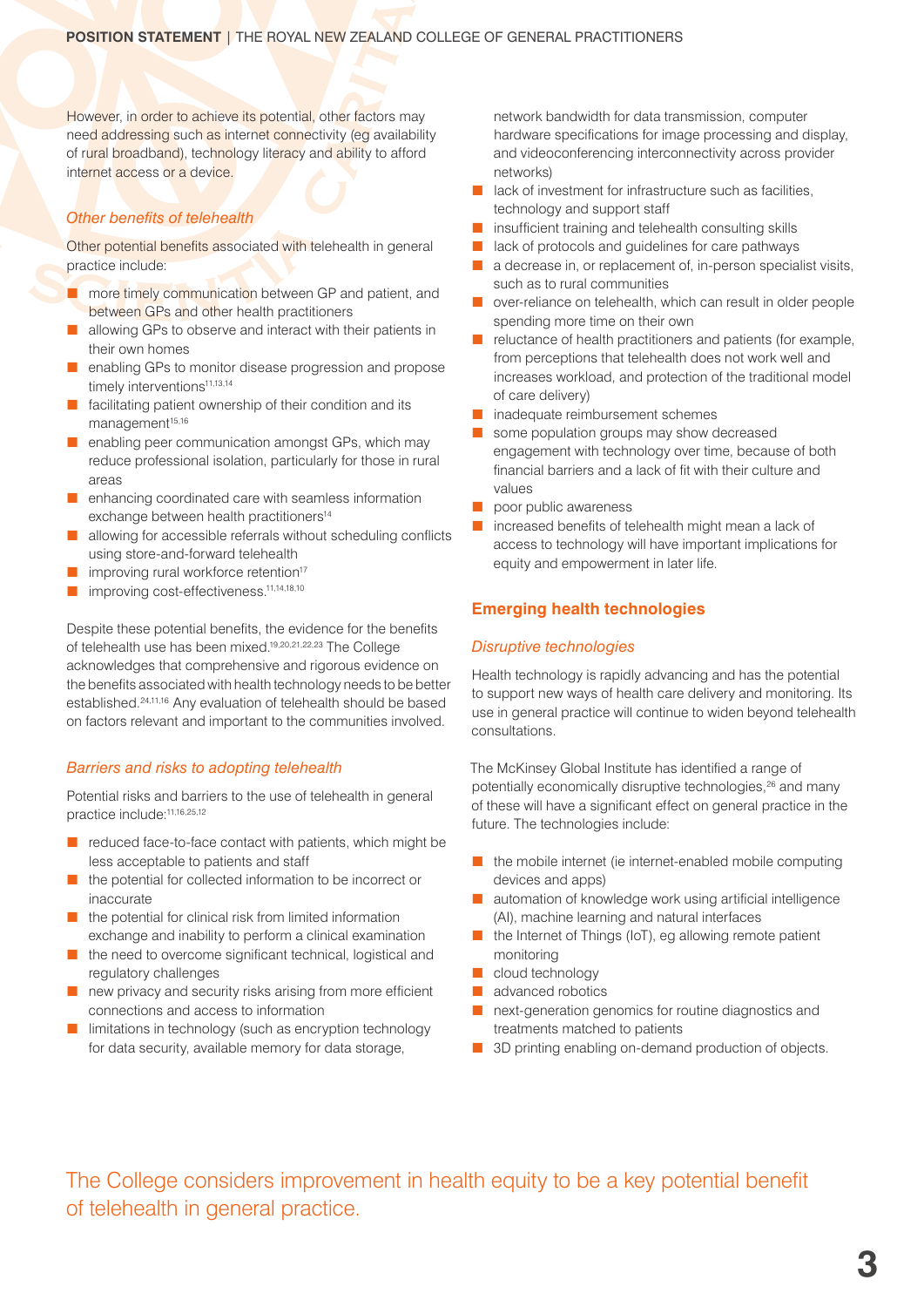In the future, general practice is likely to be driven by data, customised to the patient, focused on prevention, and accessible anywhere there is a device such as a mobile phone or computer. Technology will enable better information sharing and facilitate collaboration between health care practitioners. Most administrative work will be automated.

# *The New Zealand context*

Under the New Zealand Health Strategy, the theme 'smart system' takes advantage of opportunities offered by new and emerging technologies.27 Moreover, the Ministry of Health's Digital Health 2020 aims to progress core digital technologies.<sup>28</sup>

The College considers the increasing role of health technology will make it vital for GPs and rural hospital doctors to have internet connectivity for health care to practise effectively. The nature of a GP's work will change as new and emerging technologies are adopted and used. In the future, general practice is likely to be driven by data, customised to the patient, focused on prevention, and accessible anywhere there is a device such as a mobile phone or computer. Technology will enable better information sharing and facilitate collaboration between health care practitioners. Most administrative work will be automated.

Furthermore, patients will be more involved in their health care and their expectations will differ. Technology will allow GPs to spend quality time with their patients rather than on managing processes, administrative tasks and routine communication, and allow GPs to define their relationship with their practice and patients in a positive and socially beneficial way.

The College considers the way general practice harnesses technology and creates new opportunities to help address the increasing demand for health services with finite resources (including workforce) will affect the future sustainability of general practice. Innovative and affordable alternatives to inperson consultations will be necessary.

Some emerging technologies (below) provide a glimpse of what the future might hold for general practice.

#### *More personalised health care*

Data, machine learning and AI will enable GPs to improve diagnostics, predict outcomes and provide patients with more personalised health care. Technology can assist with data gathering, which supports GPs to make evidence-based decisions. For example, health apps, wearable devices, and other remote and sensing technology enable data gathering and real-time monitoring. Embedded clinical pathways and decision support systems at the point of care in electronic patient management systems will improve access to best practice medicine. In the future, patient data along with cognitive analytics will assist GPs to provide more proactive and faster customised patient care.

Examples of this technology include:

- A deep learning algorithm capable of diagnosing potentially cancerous skin lesions as accurately as specialists.29,30
- Pathway Genomics: AI, deep learning and personal genetic information are used to provide personalised health and wellness quidance.<sup>31</sup>
- Lumiata: Predictive analytic tools can make insights and predictions related to symptoms, diagnoses, procedures and medications.32,33
- AiCure: Mobile technology and facial recognition technologies determine if a patient is taking the right medicines at the right time, alerting doctors if something is wrong.34
- CellScope's mhealth products: Imaging capability is used for at-home diagnosis, eg a smartphone-enabled otoscope for remote diagnosis of ear infections,<sup>35</sup> and mobile phones to take images of sputum or blood (eg sickle cell screening).<sup>36</sup>
- The SENSOR project aims to develop and evaluate early warning systems for community-based patients with chronic respiratory disease.37
- DeepMind Health: Apps using mobile technology send immediate alerts to clinicians when a patient deteriorates.<sup>38</sup>
- IBM's Watson for Oncology supports doctors to provide evidenced-based, patient-centric treatment for people with cancer.39

Health apps such as Ada, Babylon, BetaMe, Indici and HealthTap help health care scale and allow patients to make more informed decisions about their health. The Ada app uses a conversational interface to help patients work out their symptoms. The platform is powered by an AI engine combined with an extensive medical knowledge base. Ada considers the patient's information, including their past medical history, offers information on possible causes and a follow-up remote consultation, if needed, with a real doctor over text.

Babylon Health is a mobile health delivery platform that uses a mixture of AI and video and text consultations with doctors. The UK National Health Service (NHS) is trialling its AI-powered chatbot 'triage' service as an alternative to the NHS's 111 telephone helpline for urgent but non-lifethreatening conditions.

BetaMe is a New Zealand–developed health platform that connects people with long-term conditions to clinicians, information and networks of similar people.40 HealthTap, an online platform and mobile app, allows patients to talk to an outof-hours doctor by video, voice or text.<sup>41</sup> The Indici patient app also enables real-time communication with the health team.42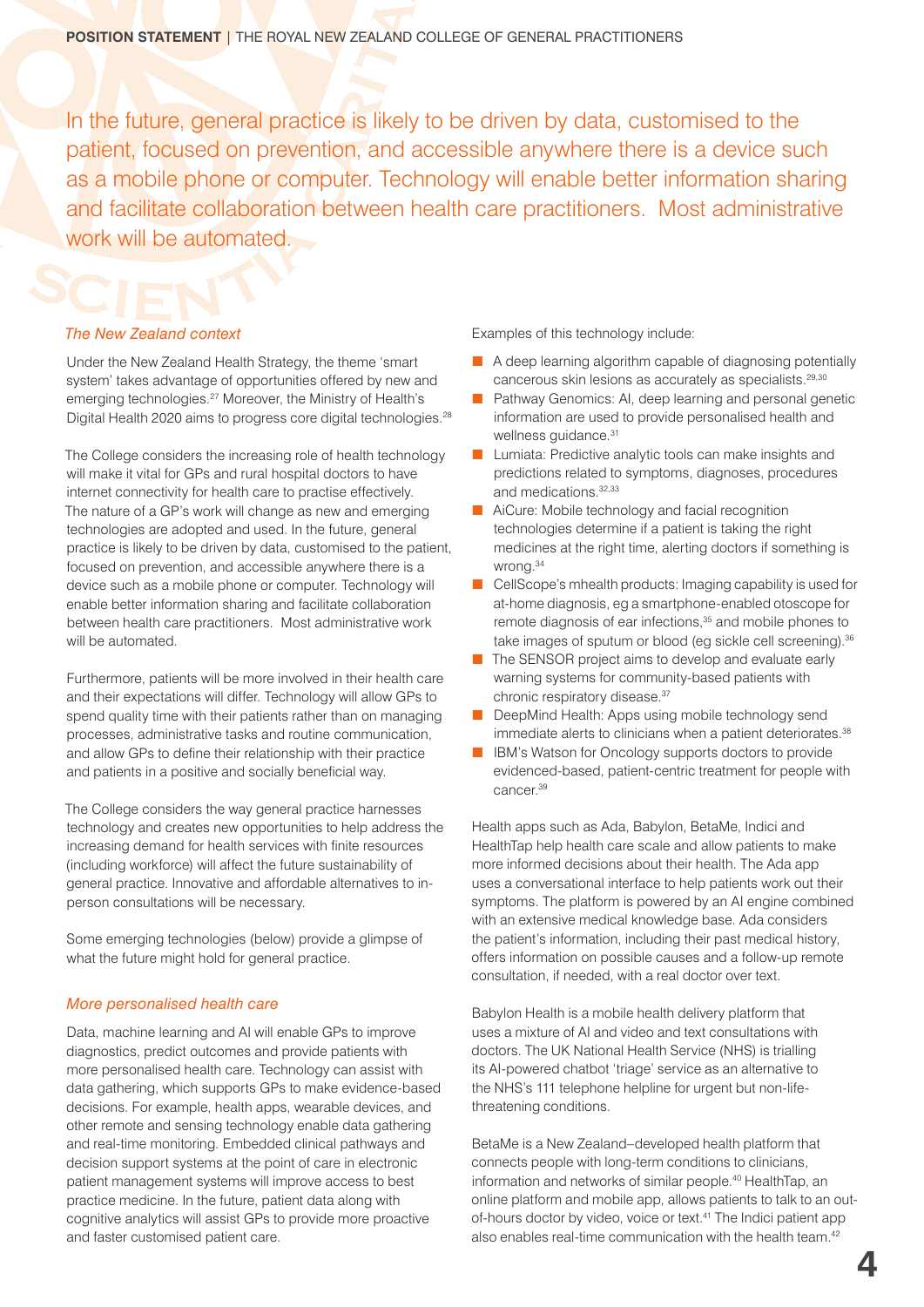#### *Collaboration*

Technology can help GPs and rural hospital doctors to share health data to support clinical decision-making, which in turn facilitates collaboration and continuity of care. HealthLink currently enables practices to share health information securely with the rest of the health system.<sup>43</sup> Integrated information and communications systems will decrease the divide between primary and secondary care.

# *Preventative care*

The future model of health care delivery is likely to focus on prevention and health promotion as data and technology support and target screening, immunisation and other public health initiatives. Technology such as the Internet of Things will enable patient monitoring, and analytics will predict the patients at risk of clinical deterioration so they can be managed early. Next-generation genomics will change the way diseases are diagnosed and match treatment to patients.

#### *Access anywhere*

Technology will support how, where, and when GPs provide services. Cloud technology enables service delivery over a network or the internet and new business models such as payas-you-go service models. SmartHealth is an online health care service. It includes HealthTap, an online platform and mobile app that connects people with a range of health services using a smartphone, tablet or computer. Patients can talk to a doctor out of hours by video, voice or text.<sup>41</sup> Technology also enables GPs to work outside of clinical settings; apps for mobile devices can provide access to clinical data systems. For example, the UberHEALTH service offers free, on-demand influenza vaccinations in cities in the United States.<sup>44</sup>

#### *Automation*

Automated systems can be used to carry out administrative tasks and improve productivity. For example, Vensa's features include automatic appointment reminders, SMS recall reminders for screening and vaccines, patient text-in requests for appointments, and prescriptions and messages that are automatically filed in patients' records.45 Less time will be spent on routine communication as voice recognition and natural language processing become common.

# **Consider health technology as a strategic opportunity**

Health technology can be considered a strategic opportunity to change the way patients receive or are empowered to take responsibility for their own care. It is not merely about technological intervention, standalone devices and devicebased applications, and more than a way to increase the efficiency of an existing service model.

Disruptive technologies create new markets and displace existing ones. GPs and rural hospital doctors can reap the opportunities presented by emerging technologies but must be agile in approaching the arising challenges and opportunities. General practices should be prepared to innovate and collaborate.

The College considers that telehealth and technology-based services will work best when people are actively involved in their own care and when it is built into wider service redesign. Thus, technological innovation needs governance tailored to patient engagement and community care. It also requires education and training, appropriate funding models and practices budgeting for implementation and maintenance.

GPs and rural hospital doctors are likely to turn to their primary health organisation (PHO) and/or district health board (DHB) when starting a digital health care strategy. Research has revealed lessons for successfully implementing such a strategy that include the following:46

- **Technology needs to support new ways of working** and to make people's jobs or patient interaction easier. It should not be viewed merely as a layering of technology on top of existing structures and work patterns.
- Invest in organisational change at least as much **as the technology itself.** Clinical and technological leadership, a culture receptive to change, active staff engagement, staff training and technical support are important.
- Technology should support the 'workflow' of **practices (tasks and processes) and the process of clinical decision-making.** Clinicians should be involved in the development of systems.
- **Invest in evaluation and learn from data collection** in order to improve operational and clinical processes, population management and treatment optimisation.
- **Implementation should be seen as an ongoing process with continuous learning**.
- **Support interoperability across the system** so that data can be shared across multiple settings.
- **Maintain strong information governance with robust data security**. Processes should be clearly explained to patients.

The College considers the way general practice harnesses technology and creates new opportunities to help address the increasing demand for health services with finite resources (including workforce) will affect the future sustainability of general practice. Innovative and affordable alternatives to in-person consultations will be necessary.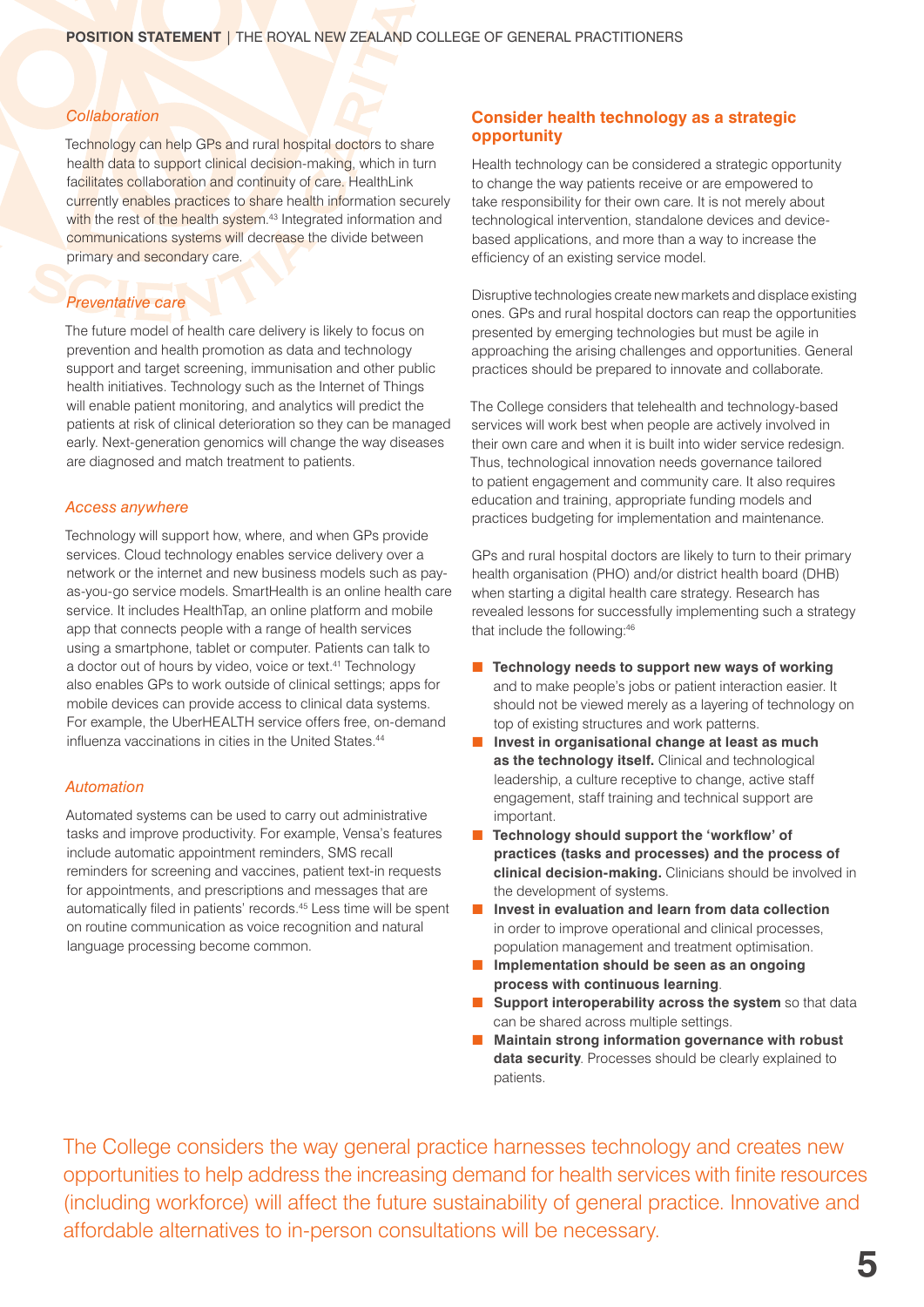# **Using technology and the role of GPs**

The College is of the view that use of technology should support the existing relationship between patient and general practice team. Providing telehealth services or technologybased services in the absence of a previous relationship can undermine the basic tenets of general practice, which is relationship-based, generalist medical care for a defined, registered population. Thus, technology should not be used in a way that risks fragmenting the ongoing care and management of patients. It should be used to support and to improve, but not replace, the care provided by GPs.

Continuity of care is a cornerstone of high-quality health care. A proper history, clinical examination and investigations contribute to the ongoing relationship and understanding of the patient. GPs put care in the context of the whole person, including the patient's history, their home life, social circumstances and other issues.47 These matters are also important for appropriate decision-making in the absence of a visual or in-person consultation and clinical examination.

Online services offering advice, medical certificates and specialist referrals might seem easier and more convenient. However, the quality of care provided by episodic telehealth and technology-based consultations differs to that of physical in-person consultations. The doctor providing online services will be unfamiliar with, and not necessarily have access to, the patient's medical history, will not perform a physical examination or monitor and assess suggested treatment. The services also risk interrupting continuity of care.

Importantly, such services are unable to replace the crucial human elements of general practice, such as empathy, compassion, kindness and perception. Technology should never get in the way of listening to patients. The way forward is with both technology and human elements.

Moreover, these services do not meet the need for comprehensive care for complex or developing health needs. Where there is an existing relationship between patient and GP, it is easier to pre-empt more significant problems. Much of the benefit of comprehensive primary care, eg lower costs, fewer hospitalisations<sup>48</sup> and improved health outcomes,<sup>49</sup> can be attributed to opportunistic interventions. Online services that fragment care may lead to subsequent higher health care costs with missed opportunities for preventative care and delayed diagnosis of conditions.

The College also considers that GPs should be vocationally registered (or on the pathway to vocational registration) with the Medical Council of New Zealand to use telehealth and technology-based health services for patients in New Zealand.

# **The professional GP**

The GP and rural hospital doctor's role to provide quality care to patients and to meet evolving professional and clinical standards does not change when using new tools, resources and processes. The College considers that when adopting technology-based services, GPs and rural hospital doctors should continue to use best available evidence and practice, share knowledge, reduce errors, and collaborate with others.

The College considers the role of the GP and rural hospital doctor to include:

- monitoring, responding and adapting to the changing environment through continuous learning. This might include:
	- building awareness of the technological changes affecting general practice
	- experimenting with new technologies that can deliver the same or better outcomes for patients
	- digitising, streamlining and automating business processes and incorporating new technologies wherever appropriate
	- considering how business strategy, growth targets, and investment plans may be affected by new technology
	- implementing appropriate business models and developing appropriate indicators to evaluate use.
- developing health technology literacy and additional competencies to enable the proficient use of telehealth and other technologies, which support best practice and provision of quality care. This might include:
	- being ready to re-invest in training
	- seeking to broaden the skill set of the GP and rural hospital doctor regarding use of technology
	- enhancing the human elements of practice and developing skills in areas less likely to be automated, eg skills when interacting and empowering patients via technology
	- knowing how to meaningfully interpret and act on health data.
- using technology to benefit patients where appropriate while keeping patient confidentiality, protecting the doctor– patient relationship and maintaining public trust in the profession.
- guiding patients, families and colleagues to high-quality health technology resources and tools where possible.

Providing telehealth services or technology-based services in the absence of a previous relationship can undermine the basic tenets of general practice, which is relationshipbased, generalist medical care for a defined, registered population. Thus, technology… should be used to support and to improve, but not replace, the care provided by GPs.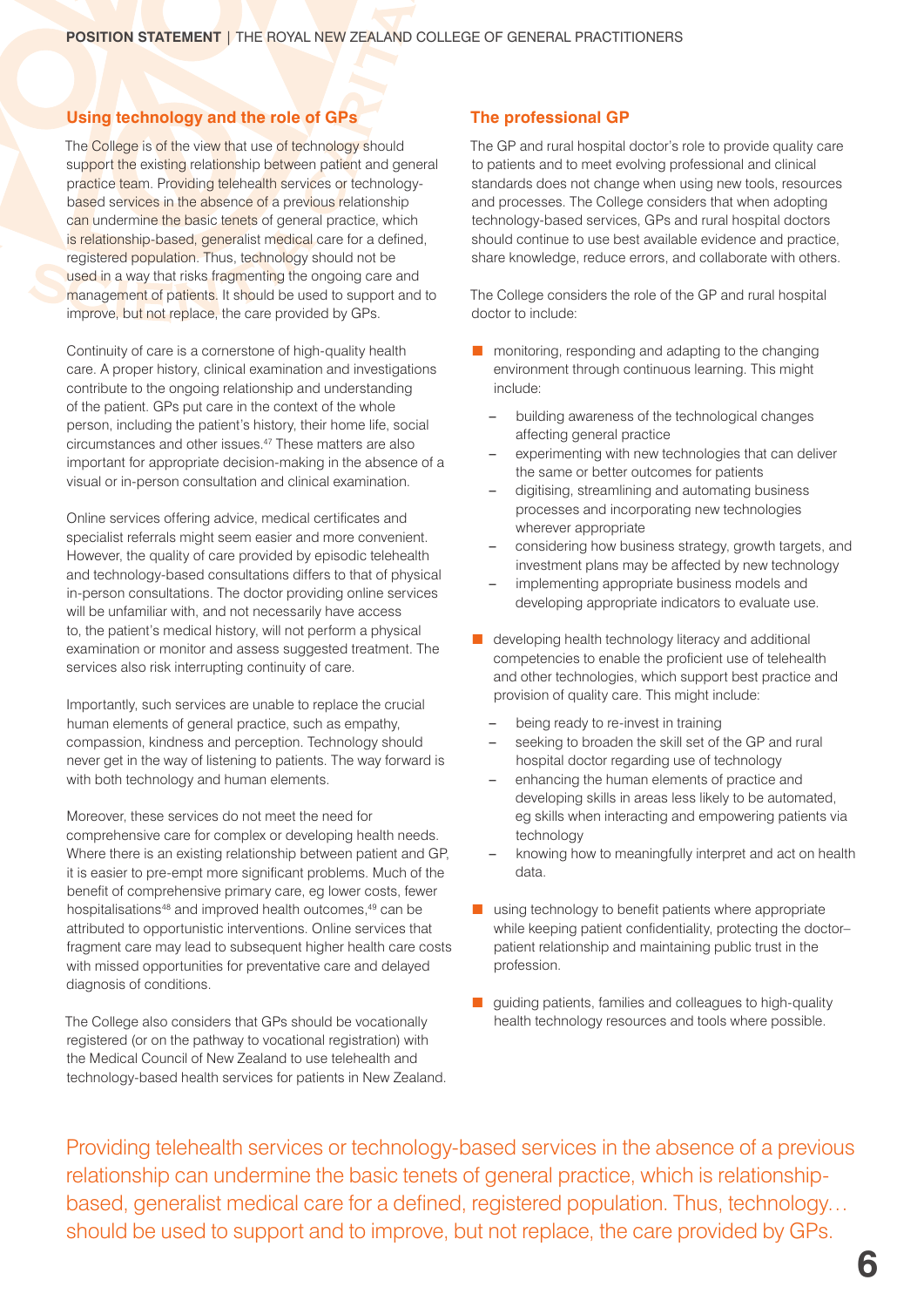Patient safety is at the core of health care provision. Health practitioners must comply with legal, professional, ethical and other relevant standards when providing health care, whether or not telehealth or other forms of technology are used.

# **Telehealth in practice**

Patient safety is at the core of health care provision. Health practitioners must comply with legal, professional, ethical and other relevant standards when providing health care, whether or not telehealth or other forms of technology are used.

Relevant applicable standards include the [Code of Health](http://www.hdc.org.nz/the-act--code/the-code-of-rights)  [and Disability Services Consumers' Rights](http://www.hdc.org.nz/the-act--code/the-code-of-rights),<sup>50</sup> the [Telecommunications Information Privacy Code](http://www.telehealth.co.nz/images/telehealth/standards/82227719.pdf), <sup>51</sup> [Health](https://www.privacy.org.nz/the-privacy-act-and-codes/codes-of-practice/health-information-privacy-code/)  [Information Privacy Code](https://www.privacy.org.nz/the-privacy-act-and-codes/codes-of-practice/health-information-privacy-code/)<sup>52</sup> and the Medical Council of New Zealand's [Statement on telehealth](https://www.mcnz.org.nz/assets/News-and-Publications/Statement-on-telehealthv3.pdf).<sup>53</sup> [Technical standards](http://www.health.govt.nz/our-work/ehealth/digital-health-standards-and-governance/health-information-standards/approved-standards)<sup>+</sup> will also apply.

The College recommends GPs and rural hospital doctors take actions to help mitigate potential risks from telehealth and technology-based services. These can be divided broadly into the areas of governance, practice staff, the consultations and technology.

#### *Health technology governance*

Good governance is essential to making the use of technology mainstream in the delivery of health care, and to realise its full potential in improving access to health care, reducing clinical risk and using clinical administrative resources efficiently. Establishing a formal, specific governance structure and appointing health technology leaders or clinical champions are crucial. One option is to set up a telehealth governance group as a subcommittee of, or incorporated within, the PHO or DHB clinical governance group.

Functions of the governance group include:<sup>55</sup>

- sponsoring and supporting the planning, implementation and ongoing activities of the telehealth programme.
- developing an investment plan and providing oversight of telehealth investment. This helps to ensure technical infrastructure meets any current unmet demand of the practice and for future growth.
- advising senior management on telehealth strategy.
- ensuring robust information governance mechanisms.
- ensuring adoption of standards and guidelines for the effective use of telehealth.
- communicating and promoting the use of telehealth with users. Planning and implementation must be responsive to the needs of patients and staff.
- promoting collaboration with other organisations and seamless technical interconnectivity with other health care providers.

Health technology governance includes:

- an appointed health technology leader or clinical champion
- a programme manager or facilitator
- strategies and policies governing the introduction and use of technology-based health services in the practice, and protocols or guidelines on using health technology and for managing risk (eg to detect, diagnose and fix equipment problems)
- dedicated resources for ICT infrastructure, including availability of support for planning and operations.

It is important to invest in robust evaluation of the clinical and fiscal benefits for both individual patients and the organisation from the use of technology.

#### *Practice staff*

Ensure practice staff:

- are aware of the benefits and risks of providing health services using technology and the limits within which health care can be provided safely. Consider the implications of privacy, security, safety and clinical effectiveness.
- are appropriately trained and competent to use the tools and equipment.
- are culturally safe towards patients when using telehealth and technology.
- are familiar with organisational policies and procedures on telehealth and technology-based services.

#### *Patient consultations*

Select patients who may benefit. Consider clinical factors (eg continuity of care, model of care), practical factors (eg availability of technology and staff) and patient factors (eg ability to travel, cultural needs). Using telehealth for followup appointments is one way to get started.

The College considers that telehealth and technology-based patient consultations are an appropriate alternative when used:

- to complement in-person consultations
- for regular patients of the practice, and
- when it is clinically appropriate.

GPs and rural hospital doctors should always err on the side of caution and work to their own level of comfort. If there are any doubts during a telehealth consultation, ask the patient to come in for an in-person visit to diagnose and manage care safety.

<sup>†</sup> For example, HISO 10037: Connected Health; HISO 10049: Videoconferencing Standard; HISO 10029:2015 Health Information Security Framework.54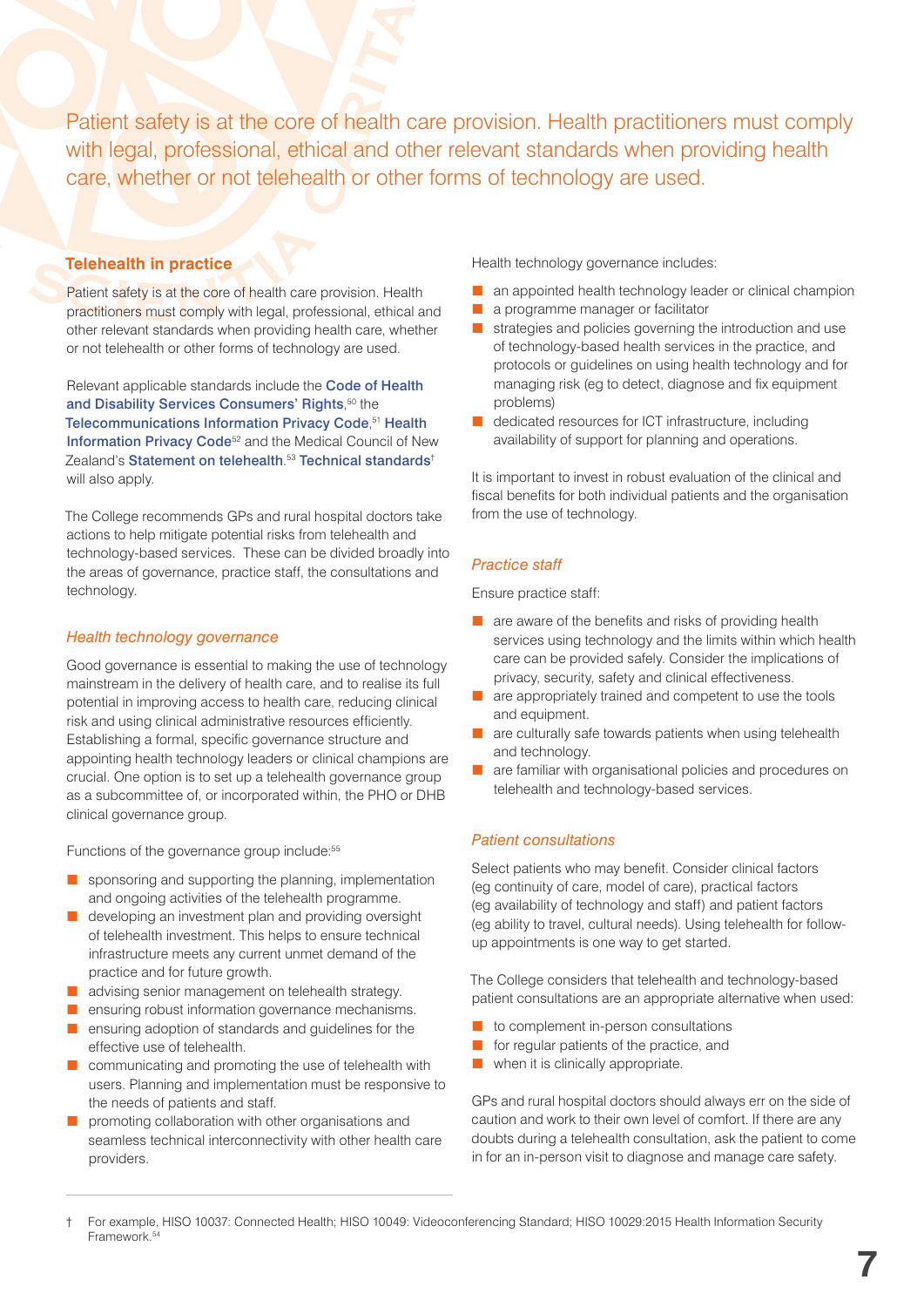- Ensure the patient is informed of the identity and physical location of all participating health practitioner(s), and the patient's identity is confirmed at each consultation.
- Consider whether a physical examination is necessary.
- When arranging the first telehealth consultation:
	- Provide an explanation to the patient on the appropriateness and limitations of telehealth or technology-based services.
	- Ensure the patient is aware of the privacy and security issues involved. For example, for store-and-forward telehealth, tell the patient that information will be transmitted electronically to another site.
	- Obtain the patient's informed consent to the use of telehealth or to receive technology-based services and their consent to the collection and use of health information.

Keep a clinical record of the consultation in accordance with relevant professional standards (refer to the Medical Council of New Zealand's statement [The maintenance and retention of](https://www.mcnz.org.nz/assets/News-and-Publications/Statements/Maintenance-and-retention-of-records.pdf)  [patient records](https://www.mcnz.org.nz/assets/News-and-Publications/Statements/Maintenance-and-retention-of-records.pdf)).

Exercise caution when issuing prescriptions for medicines or recommending treatment to patients who have not been examined physically. (Refer to the Medical Council of New Zealand's [Statement on telehealth](https://www.mcnz.org.nz/assets/News-and-Publications/Statement-on-telehealthv3.pdf)).

#### *Technology*

Consider the reliability of technologies for providing safe and effective health care. Practices should ensure they use the appropriate technology (at both sites where relevant) that complies with the relevant technical, legal, and quality standards, including those on privacy and security of storage, and transmission of health information. Use encryption of transmissions to enhance security.

The College's view is that success in the future will depend on practices better supporting interoperability by procuring and using systems that comply with national data and interoperability standards. This is critical to success when scaling up. For example, is the practice's system able to communicate with that of the local DHB? Telehealth equipment should be compatible between sites (eg interoperability between videoconferencing products). If mhealth and ehealth systems are interoperable and share common standards, integration costs might be better contained.

#### **The College's role**

The College will do the following to encourage the adoption and use of health technology in general practice:

#### *General*

- Foster the effective and appropriate use of health technology in general practice to provide safe, quality health care while protecting privacy and confidentiality.
- Advocate better integration of telehealth and innovative models of health care delivery using technology in overall service provision, particularly where health is integrated with social and economic contexts.
- Call for greater support, including sustainable sources of funding, for the adoption and use of telehealth and technology-based services in general practice.
- Support technological development that is evidence based and people centred and that improves care and focuses on responding to the needs of users (patients and staff).
- Encourage the government's ongoing commitment to fund rural broadband initiatives, as better internet connectivity is vital to realising the potential of telehealth to improve equitable access to health care.
- Promote the adoption of health technologies in general practice that contribute to reducing health inequities in knowledge, access to technological-based services, outcomes and connectivity.
- Advocate strong cooperation, meaningful collaboration and interoperability that optimises the provision of quality health care.

#### *Quality*

- Develop a quality standard for general practices on telehealth and technology-based services to ensure patients receive high-quality care.
- Examine the extent to which the College's current quality standards unnecessarily encumber technology uptake and, where necessary, amend to encourage technology use in practices.
- Support robust evaluation and monitoring of telehealth use for quality improvement.
- Advocate the development of national best practices that are cost-effective and supported by rigorous research and evaluation.
- Facilitate shared learnings, where permitted, on adoption of telehealth and technology-based services in general practice.

#### *Promotion and resource material*

- Promote the use of telehealth and technology-based services through the College's media platforms.
- Provide guidance to assist members to implement and use telehealth and technology-based services in general practice.

#### *Training and professional development*

- Support GPs and rural hospital doctors to be better equipped with the skills and motivation to engage in a more digital health sector.
- Facilitate and encourage continuing professional development activities that help GPs and rural hospital doctors to approach the challenges and opportunities arising from technological change.
- Encourage formation of supported networks of health professionals using telehealth and technology-based services.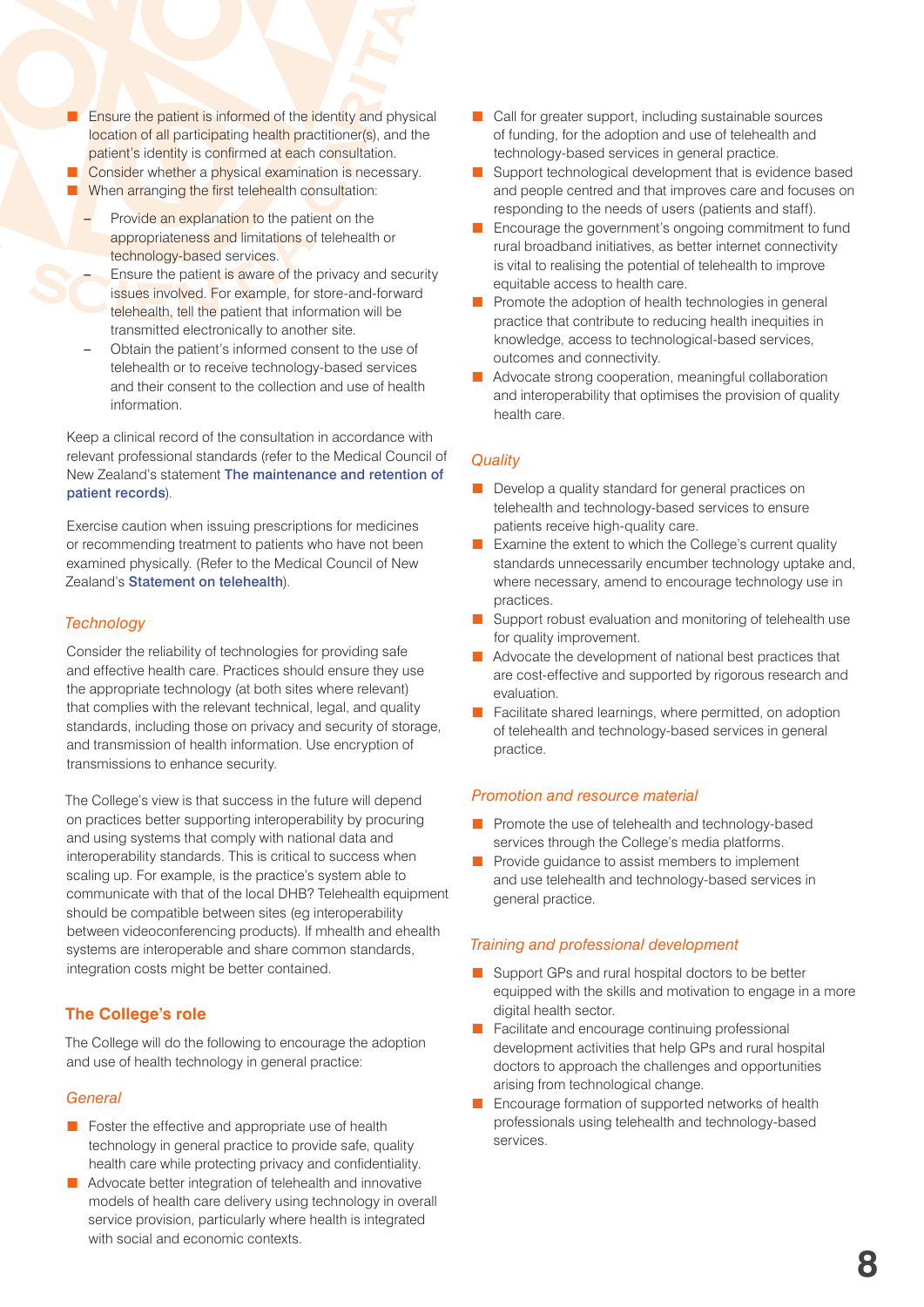#### **References**

- 1. Shlain JL. Medicine in 2020 Digital Empathy. 2016 Dec 26. Available from: [https://tincture.io/medicine-in-2020-digital](https://tincture.io/medicine-in-2020-digital-empathy-e257296376ce)[empathy-e257296376ce](https://tincture.io/medicine-in-2020-digital-empathy-e257296376ce)
- 2. NZ Telehealth Forum. What is Telehealth? NZ Telehealth Forum & Resource Centre. [cited 2017 June 28]. Available from: [http://www.](http://www.telehealth.co.nz/what-is-telehealth) [telehealth.co.nz/what-is-telehealth](http://www.telehealth.co.nz/what-is-telehealth)
- 3. Medical Board of Australia. Guidelines for technology-based patient consultations. Medical Board of Australia. 2017 March 28 [cited 2017 July 3]. Available from: [http://www.medicalboard.gov.](http://www.medicalboard.gov.au/Codes-Guidelines-Policies/Technology-based-consultation-guidelines.aspx) [au/Codes-Guidelines-Policies/Technology-based-consultation](http://www.medicalboard.gov.au/Codes-Guidelines-Policies/Technology-based-consultation-guidelines.aspx)[guidelines.aspx](http://www.medicalboard.gov.au/Codes-Guidelines-Policies/Technology-based-consultation-guidelines.aspx)
- 4. Ministry of Health. NZ health applications guidance. 19 April 2017 [cited 16 May 2017]. Available from: [http://www.health.govt.nz/](http://www.health.govt.nz/our-work/ehealth/other-ehealth-initiatives/nz-health-applications-guidance) [our-work/ehealth/other-ehealth-initiatives/nz-health-applications](http://www.health.govt.nz/our-work/ehealth/other-ehealth-initiatives/nz-health-applications-guidance)[guidance](http://www.health.govt.nz/our-work/ehealth/other-ehealth-initiatives/nz-health-applications-guidance)
- 5. World Health Organization. Fifty-Eighth World Health Assembly. Geneva; 2005. Available from: [http://apps.who.int/gb/ebwha/](http://apps.who.int/gb/ebwha/pdf_files/WHA58-REC1/english/A58_2005_REC1-en.pdf) [pdf\\_files/WHA58-REC1/english/A58\\_2005\\_REC1-en.pdf](http://apps.who.int/gb/ebwha/pdf_files/WHA58-REC1/english/A58_2005_REC1-en.pdf)
- 6. Al-Shorbaji N, Geissbuhler A. Establishing an evidence base of e-health: the proof is in the pudding. Bull World Health Organ. 2012;90:322–322A. doi:10.2471/BLT.12.106146
- 7. NZ Telehealth Forum. The Benefits of Telehealth. NZ Telehealth Forum & Resource Centre. 2014. [cited 2017 July 3]. Available from:<http://telehealth.co.nz/benefits>
- 8. Whitehead M. The concepts and principles of equity and health. World Health Organization: Copenhagen: 1985. Available from: [http://salud.ciee.flacso.org.ar/flacso/optativas/equity\\_and\\_](http://salud.ciee.flacso.org.ar/flacso/optativas/equity_and_health.pdf) [health.pdf](http://salud.ciee.flacso.org.ar/flacso/optativas/equity_and_health.pdf)
- 9. Mason C, Fleming A, Paxton G, et al. Lifelong participation through digital technology. Australia: CSIRO; 2017 Feb.
- 10. Daniel H, Sulmasy LS. Policy recommendations to guide the use of telemedicine in primary care settings: an American College of Physicians position paper. Ann Intern Med. 2015 Nov 17;163(10):787–9. doi:10.7326/M15-0498.
- 11. Greenhaigh T, Vijayaraghavan S, Wherton J, et al. Virtual online consultations: advantages and limitations (VOCAL) study. BMJ Open 2016;6: e009388. doi:10.1136/ bmjopen-2015-009388
- 12. Bonney A, Knight-Billington P, Mullan J, et al. The Telehealth Skills, Training, and Implementation Project: An Evaluation Protocol. JMIR Res Protoc. 2015 Jan–Mar;4(1):e2. Available from: [https://www.](https://www.ncbi.nlm.nih.gov/pmc/articles/PMC4296098/) [ncbi.nlm.nih.gov/pmc/articles/PMC4296098/](https://www.ncbi.nlm.nih.gov/pmc/articles/PMC4296098/)
- 13. Deloitte & American Well. Empowering Patients with Telehealth. United States. 2016 January. Available from: [https://www2.deloitte.](https://www2.deloitte.com/content/dam/Deloitte/us/Documents/public-sector/us-fed-empowering-patients-with-telehealth.pdf) [com/content/dam/Deloitte/us/Documents/public-sector/us-fed](https://www2.deloitte.com/content/dam/Deloitte/us/Documents/public-sector/us-fed-empowering-patients-with-telehealth.pdf)[empowering-patients-with-telehealth.pdf](https://www2.deloitte.com/content/dam/Deloitte/us/Documents/public-sector/us-fed-empowering-patients-with-telehealth.pdf)
- 14. Ernst & Young LLP. Health Care Industry Post: Shaping your telehealth strategy. United States. 2014. Available from: [http://](http://www.ey.com/Publication/vwLUAssets/EY-shaping-your-telehealth-strategy/$FILE/EY-shaping-your-telehealth-strategy.pdf) [www.ey.com/Publication/vwLUAssets/EY-shaping-your-telehealth](http://www.ey.com/Publication/vwLUAssets/EY-shaping-your-telehealth-strategy/$FILE/EY-shaping-your-telehealth-strategy.pdf)[strategy/\\$FILE/EY-shaping-your-telehealth-strategy.pdf](http://www.ey.com/Publication/vwLUAssets/EY-shaping-your-telehealth-strategy/$FILE/EY-shaping-your-telehealth-strategy.pdf)
- 15. Chada BV. Virtual consultations in general practice: embracing innovation, carefully. Br J Gen Pract. 2017;67(659):264. doi: https:// doi.org/10.3399/bjgp17X691121
- 16. Elsy S, Rogan A. Keeping the NHS great: Delivering technology enabled care services. United Kingdom: Good Governance Institute; 2014 September. Available from: [https://www.good](https://www.good-governance.org.uk/services/keeping-the-nhs-great/)[governance.org.uk/services/keeping-the-nhs-great/](https://www.good-governance.org.uk/services/keeping-the-nhs-great/)
- 17. Moffatt JJ, Eley DS. The reported benefits of telehealth for rural Australians. Aust Health Rev. 2010 Aug;34(3):276–81. doi: 10.1071/ AH09794
- 18. Access Economics. Financial and externality impacts of high-speed broadband for telehealth. Canberra, ACT: Access Economics; 2010. Available from: [http://trove.nla.gov.au/](http://trove.nla.gov.au/work/81015874?selectedversion=NBD46895251) [work/81015874?selectedversion=NBD46895251](http://trove.nla.gov.au/work/81015874?selectedversion=NBD46895251).
- 19. Flodgren G, Rachas A, Farmer AJ, et al. Interactive telemedicine: effects on professional practice and health care outcomes. Cochrane Database of Systematic Reviews. 2015; 9(CD002098). DOI: 10.1002/14651858.CD002098.pub2
- 20. Hanlon P, Daines L, Campbell C, et al. Telehealth Interventions to support self-management of long-term conditions: A systematic metareview of diabetes, heart failure, asthma, chronic obstructive pulmonary disease, and cancer. J Med Internet Res. 2017 May 17;19(5):e172. doi: 10.2196/jmir.6688.
- 21. de la Torre-Díez I, López-Coronado M, Vaca C, et al. Cost-utility and cost-effectiveness studies of telemedicine, electronic, and mobile health systems in the literature: a systematic review. Telemed J E Health. 2015 Feb;21(2):81–5. doi:10.1089/ tmj.2014.0053.
- 22. Ekeland AG, Bowes A, Flottorp S. Effectiveness of telemedicine: a systematic review of reviews. Int J Med Inform. 2010 Nov;79(11):736–71. doi:10.1016/j.ijmedinf.2010.08.006.
- 23. Elbert NJ, van Os-Medendorp H, van Renselaar W, et al. Effectiveness and cost-effectiveness of ehealth interventions in somatic diseases: a systematic review of systematic reviews and meta-analyses. J Med Internet Res. 2014 Apr 16;16(4):e110. doi:10.2196/jmir.2790.
- 24. de Lusignan S, Pearce C, Kumarapeli P, et al. Reporting observational studies of the use of information technology in the clinical consultation. A position statement from the IMIA Primary Health Care Informatics Working Group (IMIA PCI WG). Yearb Med Inform. 2011;6:39–47.
- 25. Australian College of Rural and Remote Medicine. Telehealth in rural and remote practice: Position Statement. Brisbane: Australian College of Rural and Remote Medicine; 2015 May. Available from: [http://www.acrrm.org.au/docs/default-source/documents/](http://www.acrrm.org.au/docs/default-source/documents/the-college-at-work/telehealth-position-statement---may-2015304B55E65DFC.pdf?sfvrsn=0) [the-college-at-work/telehealth-position-statement---may-](http://www.acrrm.org.au/docs/default-source/documents/the-college-at-work/telehealth-position-statement---may-2015304B55E65DFC.pdf?sfvrsn=0)[2015304B55E65DFC.pdf?sfvrsn=0](http://www.acrrm.org.au/docs/default-source/documents/the-college-at-work/telehealth-position-statement---may-2015304B55E65DFC.pdf?sfvrsn=0)
- 26. Manyika J, Chui M, Bughin J, et al. Disruptive technologies: Advances that will transform life, business, and the global economy. McKinsey Global Institute; May 2013.
- 27. Minister of Health. New Zealand Health Strategy: Future direction. Wellington: Ministry of Health; 2016.
- 28. Ministry of Health. Digital Health 2020. Wellington: Ministry of Health; 2017 May 23 [cited 2017 June 15]. Available from: [https://](https://www.health.govt.nz/our-work/ehealth/digital-health-2020) [www.health.govt.nz/our-work/ehealth/digital-health-2020](https://www.health.govt.nz/our-work/ehealth/digital-health-2020)
- 29. Esteva A, Kuprel B, Novoa RA, et al. Dermatologist-level classification of skin cancer with deep neural networks. Nature. 2016 Feb 2;542:115–18. doi:10.1038/nature21056
- 30. Brouillette M. Deep learning is a black box, but health care won't mind. MIT Technology Review. 2017 Apr 27 [cited 2017 Jul 3]. Available from: [https://www.technologyreview.com/s/604271/deep](https://www.technologyreview.com/s/604271/deep-learning-is-a-black-box-but-health-care-wont-mind/)[learning-is-a-black-box-but-health-care-wont-mind/](https://www.technologyreview.com/s/604271/deep-learning-is-a-black-box-but-health-care-wont-mind/)
- 31. Pathway Genomics pathway.com [cited 2017 June 19]. Available from: <https://www.cbinsights.com/company/pathway-genomics>
- 32. Lumiata [cited 2017 June 19]. Available from: [https://www.](https://www.ventureradar.com/profile.aspx?cid=73874eaf-604e-4f6a-a380-c1574c99374c) [ventureradar.com/profile.aspx?cid=73874eaf-604e-4f6a-a380](https://www.ventureradar.com/profile.aspx?cid=73874eaf-604e-4f6a-a380-c1574c99374c) [c1574c99374c](https://www.ventureradar.com/profile.aspx?cid=73874eaf-604e-4f6a-a380-c1574c99374c)
- 33. Marr B. How machine learning, big data and AI are changing health care forever. Forbes. 2016 Sep 23. Available from: [https://www.forbes.com/sites/bernardmarr/2016/09/23/how](https://www.forbes.com/sites/bernardmarr/2016/09/23/how-machine-learning-big-data-and-ai-are-changing-healthcare-forever/#2a044ffa1a1c)[machine-learning-big-data-and-ai-are-changing-healthcare](https://www.forbes.com/sites/bernardmarr/2016/09/23/how-machine-learning-big-data-and-ai-are-changing-healthcare-forever/#2a044ffa1a1c)[forever/#2a044ffa1a1c](https://www.forbes.com/sites/bernardmarr/2016/09/23/how-machine-learning-big-data-and-ai-are-changing-healthcare-forever/#2a044ffa1a1c)
- 34. AiCure [cited 2017 June 19]. Available from:<https://aicure.com/>
- 35. Moshtaghi O, Sahyouni R, Haidar YM, et al. Smartphone-enabled otoscopy in neurotology/otology. Otolaryngol Head Neck Surg. 2017;156(3):554–558. doi:10.1177/0194599816687740
- 36. Switz NA, D'Ambrosio MV, Fletcher DA. Low-cost mobile phone microscopy with a reversed mobile phone camera lens. PLOS One. 2014 May; 9(5):e95330
- 37. SENSOR. [cited 2017 Jul 3]. Available from: [http://www.activ8rlives.](http://www.activ8rlives.com/sensor/) [com/sensor/](http://www.activ8rlives.com/sensor/)
- 38. DeepMind Health. [cited 2017 July 4]. Available from: [https://](https://deepmind.com/applied/deepmind-health/) [deepmind.com/applied/deepmind-health/](https://deepmind.com/applied/deepmind-health/)
- 39. IBM Watson health. Watson for Oncology. [cited 2017 Aug 3]. Available from: [https://www.ibm.com/watson/health/oncology](https://www.ibm.com/watson/health/oncology-and-genomics/oncology/)[and-genomics/oncology/](https://www.ibm.com/watson/health/oncology-and-genomics/oncology/)
- 40. BetaMe. How it works. [cited 2017 Aug 3]. Available from: [https://](https://www.betame.io/how_it_works) [www.betame.io/how\\_it\\_works](https://www.betame.io/how_it_works)
- 41. Waikato District Health Board. SmartHealth. 2017 June 1 [cited 2017 June 20]. Available from: [http://www.waikatodhb.health.nz/](http://www.waikatodhb.health.nz/for-patients-and-visitors/smarthealth/) [for-patients-and-visitors/smarthealth/](http://www.waikatodhb.health.nz/for-patients-and-visitors/smarthealth/)
- 42. Indici. Features. 2017. [cited 2017 Aug 7]. Available from: [https://](https://www.indici.co.nz/patient-app/) [www.indici.co.nz/patient-app/](https://www.indici.co.nz/patient-app/)
- 43. HealthLink. About Us. 2017 [cited 2017 June 20}. Available from: [http://www.healthlink.net/en\\_NZ/about-us/](http://www.healthlink.net/en_NZ/about-us/)
- 44. Uber.com. [cited 2017 July 4]. Available from: [https://newsroom.](https://newsroom.uber.com/uber-for-health-2016/) [uber.com/uber-for-health-2016/](https://newsroom.uber.com/uber-for-health-2016/)